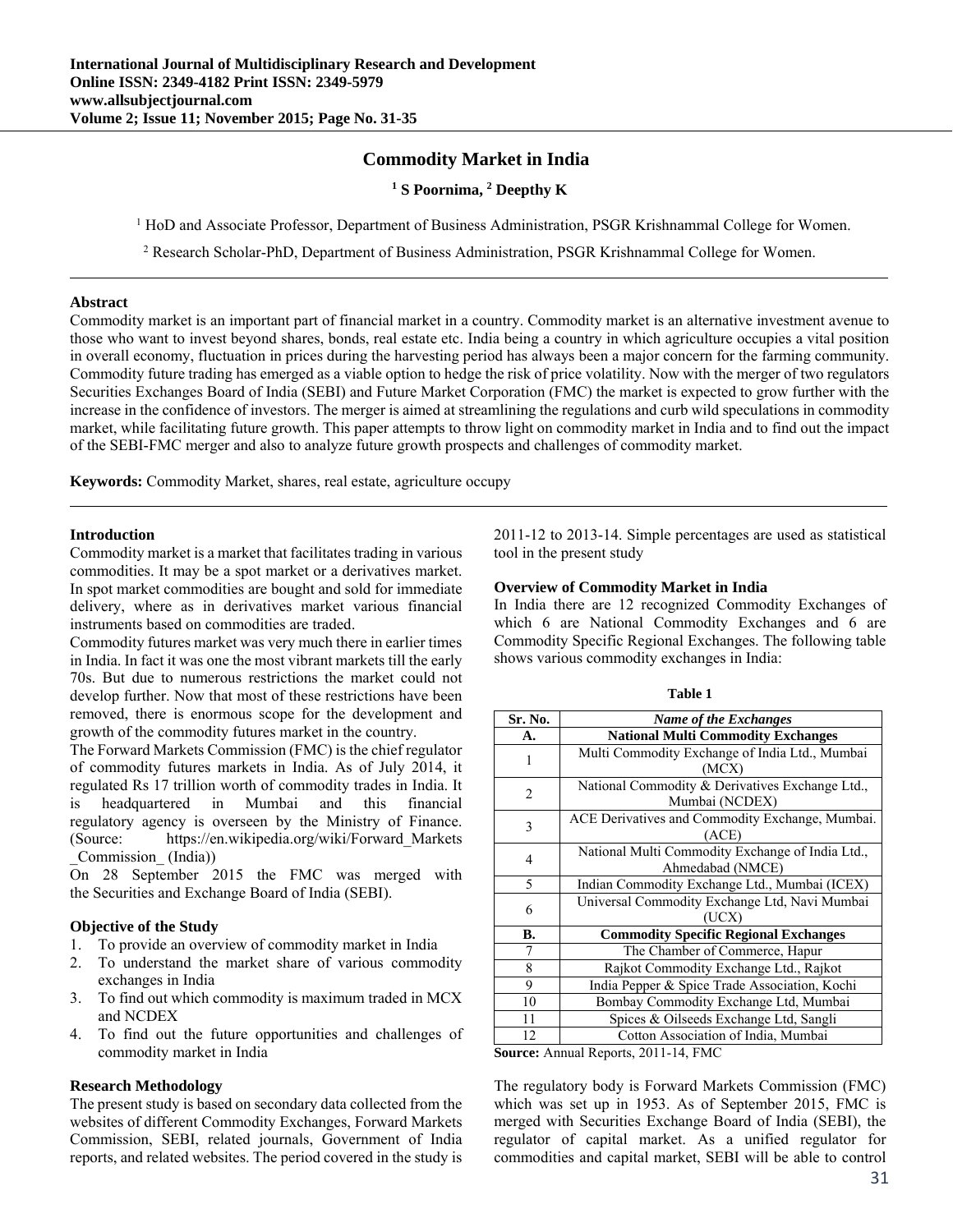and monitor commodity future trading and to check wild speculations. With a strong regulatory backup, commodity market can facilitate huge volumes of trade, in a manner that every participant is confident of trading.

Given below are the major commodities that are traded in various commodity exchanges in India

| m<br>11 |  |
|---------|--|
|---------|--|

| <b>Bullion</b>  | <b>Gold and Silver</b>                                                                                               |
|-----------------|----------------------------------------------------------------------------------------------------------------------|
| Oil $\&$        | Castor Seeds, Soy Seeds, Castor Oil, Refined Soy Oil, Soy meal, Crude Palm Oil, Groundnut Oil, Mustard Seed, Mustard |
| <b>Oilseeds</b> | Seed Oil, Cottonseed Oilcake, Cottonseed                                                                             |
| <b>Spices</b>   | Pepper, Red Chilli, Jeera, Turmeric, Cardamom                                                                        |
| Metals          | Steel Long, Steel Flat, Copper, Nickel, Tin, Steel, Aluminium Zinc ingots                                            |
| Fibre           | Kapas, Long Staple Cotton, Medium Staple Cotton                                                                      |
| Pulses          | Chana, Urad, Yellow Peas, Tur, Yellow Peas                                                                           |
| Grains          | Rice, Basmati Rice, Wheat, Maize, Sarbati Rice, Jeera                                                                |
| Energy          | Crude Oil, Natural Gas, Brent Crude                                                                                  |
| Others          | Rubber, Guar Seed, Guar gum, Cashew, Cashew Kernel, Sugar, Gur, Coffee, Silk, Sugar.                                 |
|                 |                                                                                                                      |

**Source:** www.motilaloswal.com

The following table shows value of various commodities traded in India. The market share of Various commodities in terms of value shows that Bullion was maximum traded in all the three periods, where as agricultural commodities were least traded during these period.

|        |                                 | 2013-14  |        | 2012-13      |        | 2011-12  |        |
|--------|---------------------------------|----------|--------|--------------|--------|----------|--------|
| Sl. No | <b>Name Of Commodity</b>        | Value    | Share% | <b>Value</b> | Share% | Value    | Share% |
| A      | Bullion                         | 4308938  | 42%    | 7862679      | 46%    | 10181957 | 56%    |
| B      | Metals other than Bullion       | 1761360  | 17%    | 3260051      | 19%    | 2896721  | 16%    |
| C      | <b>Agricultural Commodities</b> | 1602402  | 16%    | 2155700      | 13%    | 2196150  | 12%    |
| D      | Energy                          | 2472095  | 24%    | 3768409      | 22%    | 2851269  | 16%    |
| E      | Other                           |          | $0\%$  | 1.28         | $0\%$  | 1.35     | $0\%$  |
|        | Plastic                         |          | $0\%$  |              | $0\%$  | 6.45     | 0%     |
|        | Grand Total                     | 10144795 | 100%   | 17046840     | 100%   | 18126104 | 100%   |

**Table 3:** Value - In Crore

**Source:** Annual Reports 2011-14, FMC



An exchange that allows trading of different commodities is known as commodity exchanges. Today apart from numerous regional exchanges, India has six national commodity exchanges, viz; Multi Commodity Exchange (MCX), National Commodity and Derivative Exchange (NCDEX), National Multi Commodity Exchange (NMCE), Indian Commodity Exchange (ICEX), Ace Derivatives Exchange (ACE) and Universal Commodity Exchange (UCX).

The following table shows the market share of various commodity exchanges in India

| `able |  |
|-------|--|
|-------|--|

| <b>Name Of Commodity Exchange</b> | 2013-14 | 2012-13 | 2011-12 |
|-----------------------------------|---------|---------|---------|
| <b>MCX</b>                        | 84.89%  | 87%     | 86.05%  |
| <b>NCDEX</b>                      | 11.30%  | 10%     | 9.90%   |
| NMCE                              | 1.51%   | $1\%$   | .48%    |
| ICEX                              | 0.84%   | $1\%$   | .42%    |
| ACE                               | 0.46%   | $1\%$   | 0.76%   |
| Others                            | 0.72%   | $1\%$   | 0.30%   |

**Source:** Annual Reports 2011-14, FMC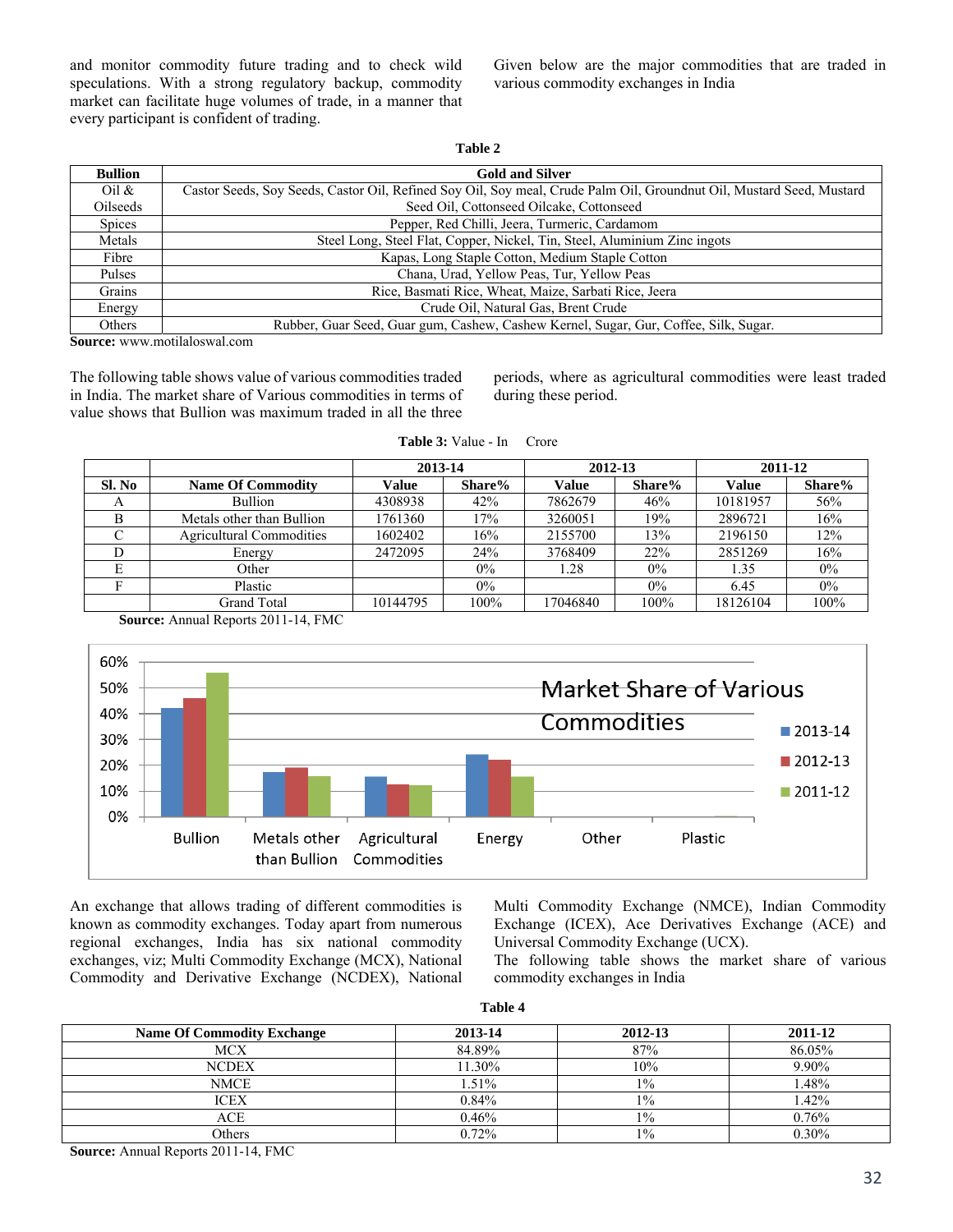

The table shows that MCX enjoys the maximum market share of more than 80% in all the three years followed by NCDEX and NMCE. ACE and ICEX have the least market share among all the commodity exchanges.

Since more than 95% of the trading in commodity market is done in MCX and NCDEX, this paper focuses on the trading of these two exchanges, where MCX specializes in bullion and

metals and NCDEX is highly trusted in trading agriculture based products like oil, oils seeds, cereals etc

#### **Commodity Wise Analysis of Various Commodity Exchanges In India**

**1. Multi Commodity Exchange(MCX), Mumbai** 

The following table shows the major commodities traded in MCX during the period 2011-12 to 2013-14

| Multi Commodity Exchange of India Ltd, Mumbai |                          |               |                       |               |                       |               |                       |
|-----------------------------------------------|--------------------------|---------------|-----------------------|---------------|-----------------------|---------------|-----------------------|
|                                               |                          | 2013-14       |                       |               | 2012-13               |               | 2011-12               |
| Sl. No:                                       | Commodity                | Value in      | % Share of            | Value in      | % Share of            | Value in      | % Share of            |
|                                               |                          | <b>Crores</b> | <b>Value to Total</b> | <b>Crores</b> | <b>Value to Total</b> | <b>Crores</b> | <b>Value to Total</b> |
|                                               | Gold                     | 2482438       | 28.83                 | 3720129       | 25                    | 4224786       | 27.09                 |
| $\overline{c}$                                | Crudeoil                 | 1794312       | 20.84                 | 2981892       | 20.04                 | 2463336       | 15.79                 |
| 3                                             | Silver                   | 1780757       | 20.68                 | 4086933       | 27.46                 | 5738871       | 36.79                 |
| 4                                             | Copper                   | 776666.3      | 9.02                  | 1443348       | 9.7                   | 1437082       | 9.21                  |
| 5                                             | Natural Gas              | 655322        | 7.61                  | 672892.9      | 4.52                  | 260916        | 1.67                  |
| 6                                             | Lead                     | 398401.6      | 4.63                  | 616192.2      | 4.14                  | 259508.7      | 1.66                  |
| 7                                             | Zinc                     | 228653.6      | 2.66                  | 416834.4      | 2.8                   |               |                       |
| 8                                             | Nickel                   | 187172.8      | 2.17                  | 432047.2      | 2.9                   | 385334.1      | 2.47                  |
| 9                                             | Aluminium                | 134964.9      | 1.57                  | 229582        | 1.54                  |               |                       |
| 10                                            | Cotton                   | 62439.13      | 0.73                  |               |                       |               |                       |
| 11                                            | <b>Other Commodities</b> | 110321.4      | 1.28                  | 174795.6      |                       | 827260.9      | 5.3                   |
| 12                                            | <b>CPO</b>               |               |                       | 106409.7      |                       |               |                       |
|                                               | Total                    | 8611449       | 100                   | 14881057      | 100                   | 15597095      | 100                   |

**Table 5** 

**Source:** Annual report, 2011-14 FMC

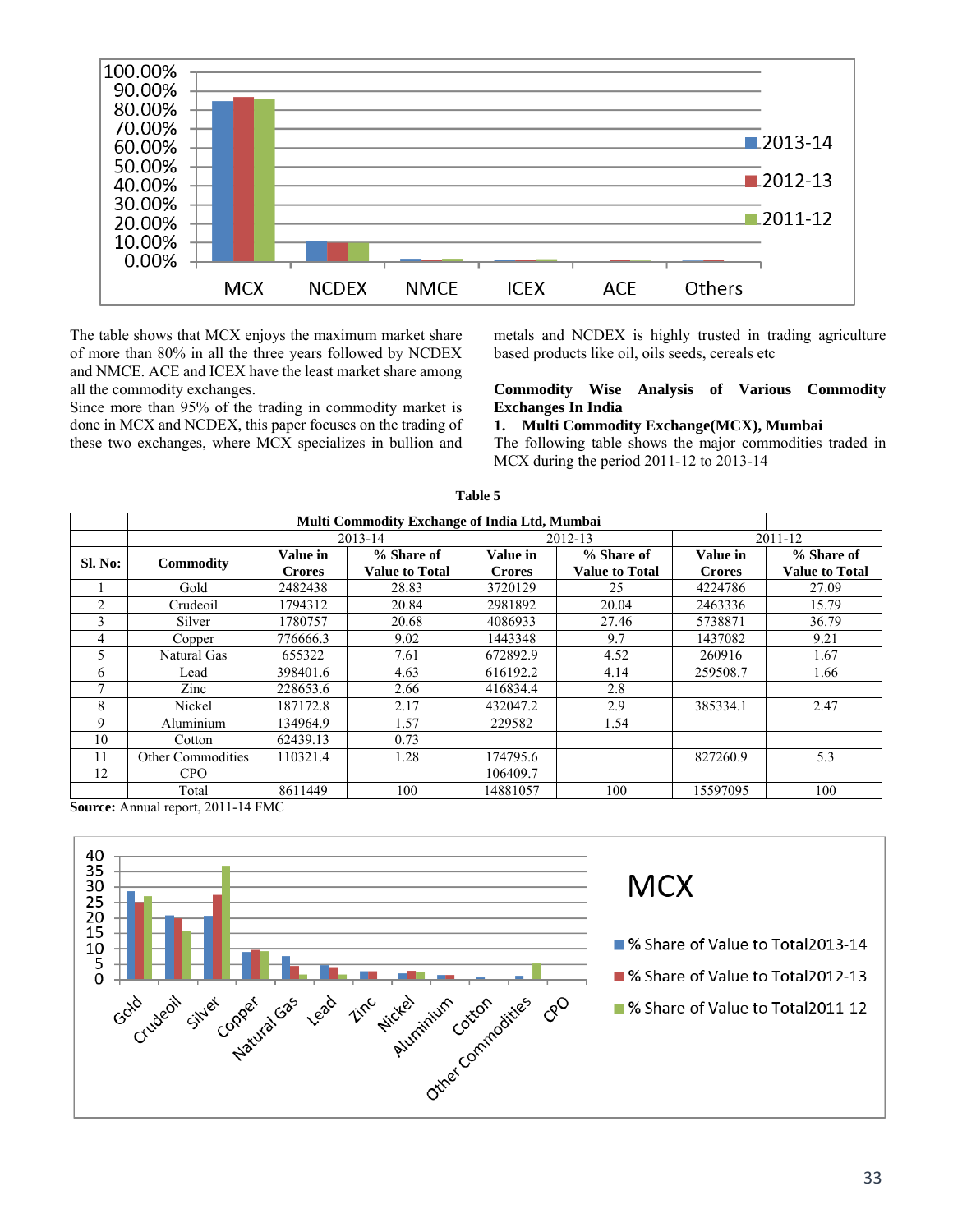The table shows that Gold was maximum traded with a share of 28.83% during the year 2013-14, whereas cotton was the least traded commodity (0.73%) in the year. During the year 2012- 13, silver was maximum traded with a share 27.46%, and aluminum was least traded (1.54%). In 2011-12, silver was maximum traded with a share of (36.79%) and lead was the least traded commodity with a share of 1.66%.

### **2. National Commodities and Derivatives Exchange Ltd (NCDEX), Mumbai**

The following table shows the major commodities traded in NCDEX during the years 2011-12 to 2013-14:

|                | <b>National Commodity and Derivatives Exchange Ltd, Mumbai</b> |               |                       |               |                       |               |                       |
|----------------|----------------------------------------------------------------|---------------|-----------------------|---------------|-----------------------|---------------|-----------------------|
|                |                                                                | 2013-14       |                       |               | 2012-13               | 2011-12       |                       |
| Sl.No          |                                                                | Value in      | % Share of            | Value in      | % Share of            | Value in      | % Share of            |
|                | Commodity                                                      | <b>Crores</b> | <b>Value to Total</b> | <b>Crores</b> | <b>Value to Total</b> | <b>Crores</b> | <b>Value to Total</b> |
|                | Sova Oil                                                       | 269914.6      | 23.55                 | 557601.6      | 34.88                 | 415762.1      | 22.97                 |
| $\overline{c}$ | Sova Bean                                                      | 182336.3      | 15.91                 | 217991.1      | 13.64                 | 122637.8      | 6.77                  |
| 3              | <b>Castor Seed</b>                                             | 161068.7      | 14.05                 | 93828.42      | 5.87                  |               |                       |
| 4              | Chana                                                          | 132966.2      | 11.6                  | 159492.6      | 9.98                  | 274605        | 15.17                 |
| 5              | Dhaniya                                                        | 95259.02      | 8.31                  | 52828.99      | 3.31                  |               |                       |
| 6              | Rape Mustard Seed                                              | 84217.51      | 7.35                  | 180196.8      | 11.27                 | 165405.1      | 9.14                  |
| 7              | Cotton Seed Oil Cake                                           | 51044.17      | 4.45                  | 65460.34      | 4.1                   |               |                       |
| 8              | Kapas                                                          | 35461.41      | 3.09                  | 36775.61      | 2.3                   |               |                       |
| 9              | Turmeric                                                       | 29606.19      | 2.58                  | 33083.6       | 2.07                  |               |                       |
| 10             | Jeera                                                          | 28917.5       | 2.52                  | 65955.89      | 4.13                  |               |                       |
| 11             | <b>Other Commodities</b>                                       | 75536.52      | 6.59                  | 135210.8      | 8.46                  | 324098.2      | 17.9                  |
| 12             | Guar Seed                                                      |               |                       |               |                       | 323119.6      | 17.85                 |
| 13             | Guar Gum                                                       |               |                       |               |                       | 98356.67      | 5.43                  |
| 14             | Crude Oil                                                      |               |                       |               |                       | 86225.7       | 4.76                  |
|                | Total                                                          | 1146328       | 100                   | 1598426       | 100                   | 1810210       | 100                   |

**Table 6** 

**Source:** Annual reports, 2011-14, FMC



The table shows that Soya oil was maximum traded in terms of Value during the period 2013-14,2012-13 and 2011-12, with a share of 23.55%,34.88% and 22.97% respectively whereas Turmeric was least traded in 2013-14 and 2012-13 with a share of 2.58% and 2.07% respectively. In the year 2011-12, crude oil was least traded with a share of 4.76%.

### **Future Growth Opportunities and Challenges to Commodity Market**

The union budget for 2015-16 saw the announcement of the merger of the two regulators- Forward Markets Commission (FMC), regulator of commodities market with Securities Exchange Board of India (SEBI), regulator of capital market.

The merger process will take place between September 2015 and early 2016.

The merger will generate many opportunities for the commodity market to grow. There will be better market integrity as SEBI has the power to raid, search, impose fine and take action on irregularities. Products like options, exchange traded funds, weather derivatives, freight derivatives will be introduced, which will further accelerate the growth of commodity market. With merger, it is also expected that there will be new participants, who will be entering into commodity market viz; Banks, FPI and Mutual funds. More over there will be penetration of exchanges and intermediaries into each other's market segment.